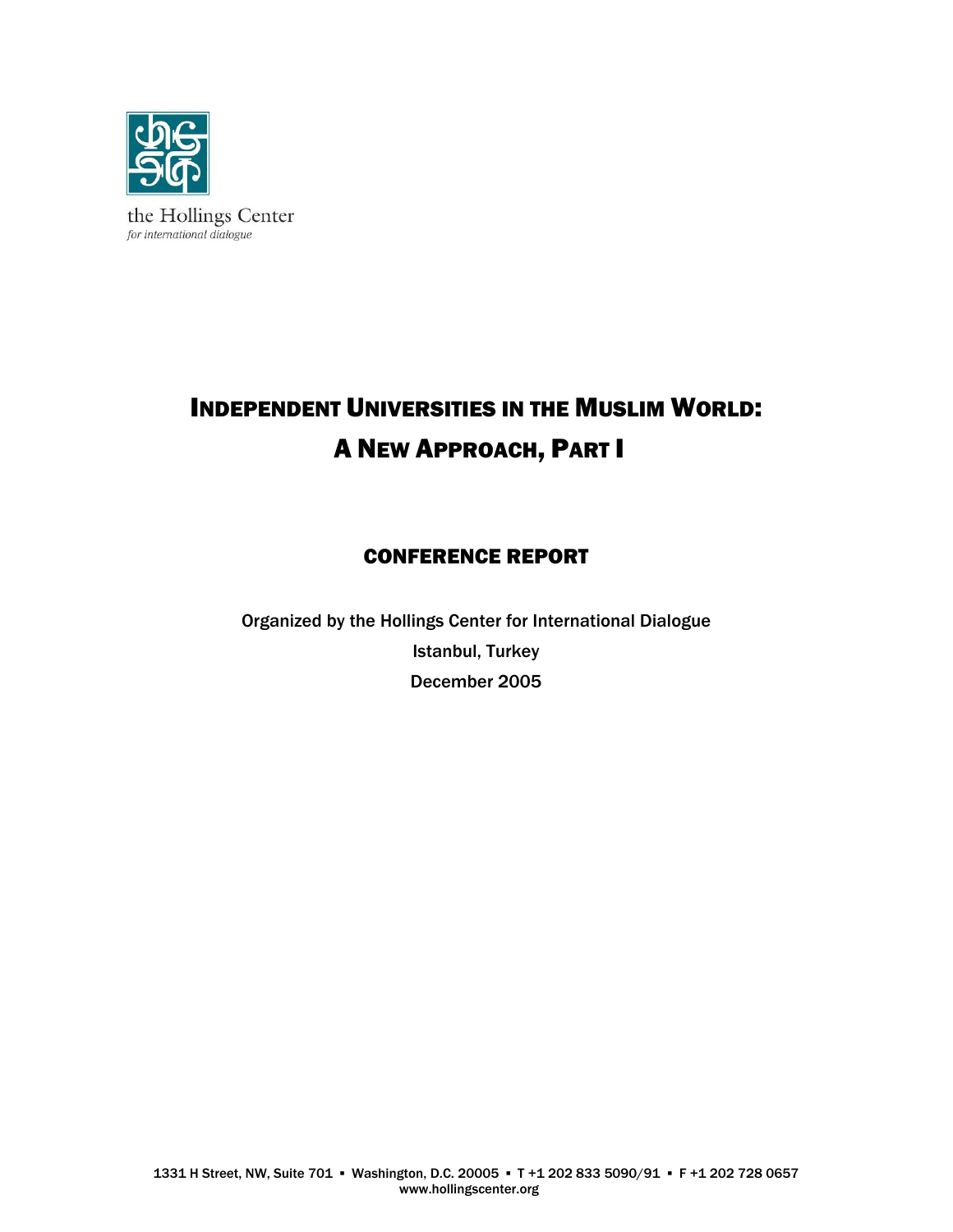# **TABLE OF CONTENTS**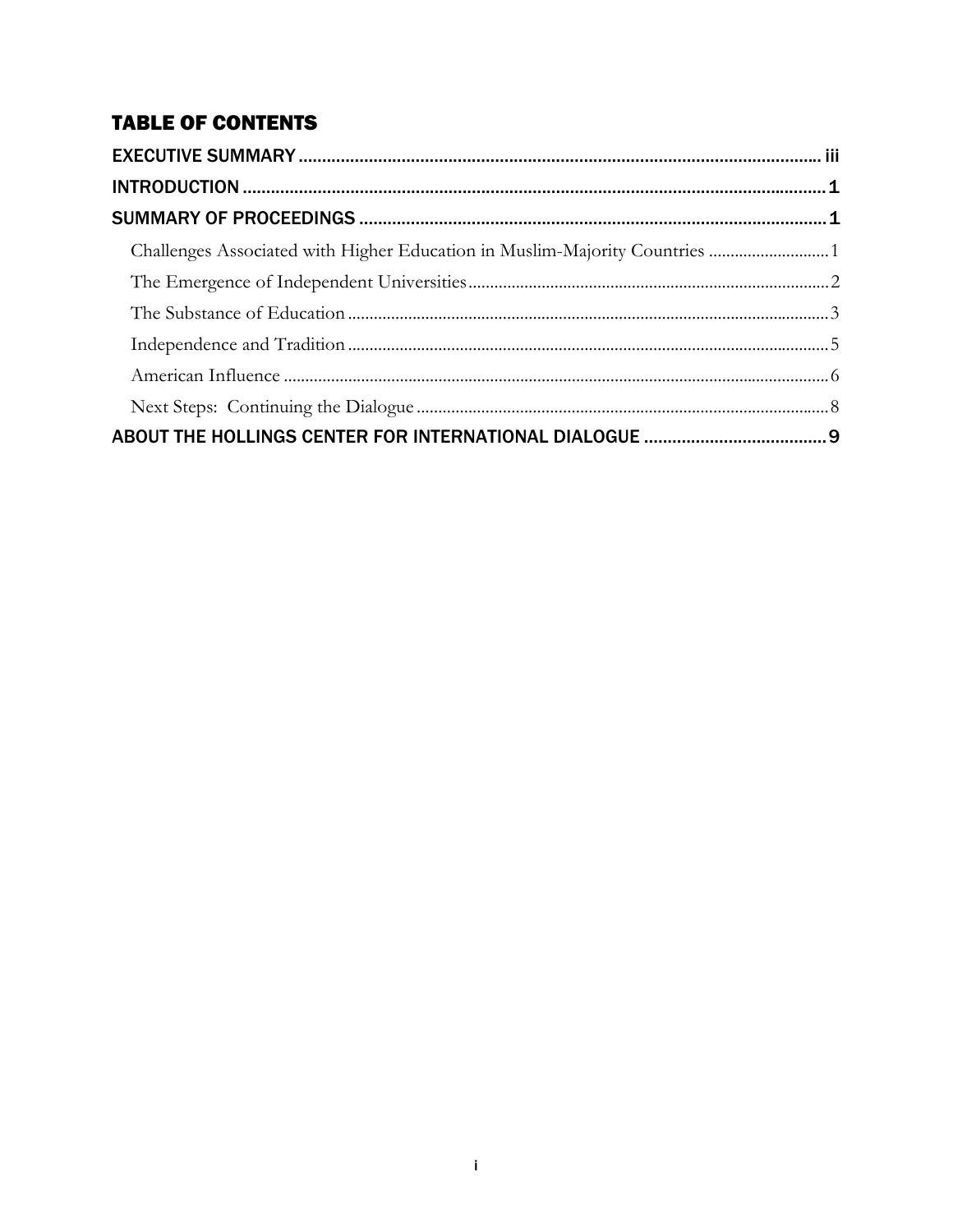## EXECUTIVE SUMMARY

From December 9-11, 2005, the Hollings Center convened a conference in Istanbul to explore a significant trend in higher education in many predominantly Muslim countries: the emergence of independent, or private, universities where for many decades education has been under central government control. The meeting brought together 20 presidents, senior administrators and faculty from private universities and colleges in Indonesia, Jordan, Lebanon, Malaysia, Morocco, Pakistan, Palestine, Saudi Arabia, Turkey and the United States. Nearly all the non-American participants represented institutions with curricula patterned after American models; several institutions use English as their language of instruction. Participants discussed the appeal of private universities to students and parents; the curricula and governance of these universities; and their role in globalization, economic development and civic awareness. The impact of American-style education on independent universities and opportunities for partnership and exchange between private American universities and colleges and their counterparts in Muslim-majority countries were also central topics of discussion.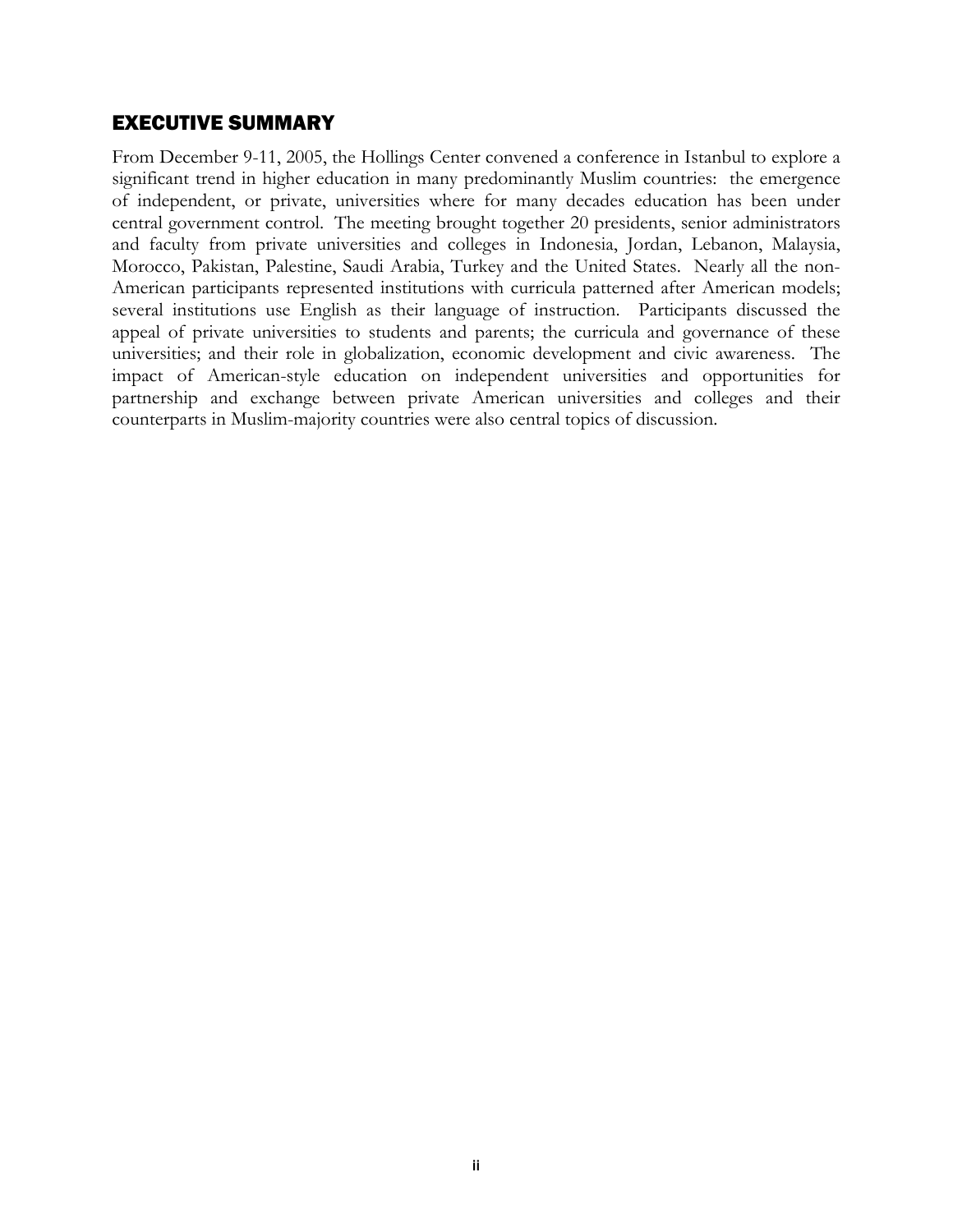# INTRODUCTION

From December 9-11, 2005, the Hollings Center convened a conference in Istanbul, Turkey, entitled "Independent Universities in the Muslim World: A New Approach." Bringing together some 20 senior university administrators from Indonesia, Jordan, Lebanon, Malaysia, Morocco, Pakistan, Palestine, Saudi Arabia, Turkey and the United States, the conference marked the first gathering of its kind.

The selection of the conference topic emerged from a consideration of recent socio-cultural developments in Muslim-majority countries. Many of these societies face significant population growth, and a resulting demand for educational and employment opportunities from their youth. In these countries, education has been a monopoly of the government for most of the twentieth century. But state university systems are overburdened and under-funded and not always successful in preparing students for employment in a globalizing economy. These shortcomings have stimulated a growing demand for quality higher education. As a result, private universities have begun to proliferate in many countries. Notably, many of these universities acknowledge the influence of American higher education both on their development and their aspirations. At a time of considerable difficulty in relations between the United States and many Muslimmajority countries, a dialogue focused on independent universities may offer an opportunity for positive engagement and cooperation. In that spirit, the Hollings Center convened the conference. This report provides a synopsis of the conference proceedings.<sup>1</sup>

# SUMMARY OF PROCEEDINGS

 $\overline{a}$ 

#### Challenges Associated with Higher Education in Muslim-Majority Countries

The conditions of higher education in the Muslim-majority countries represented at the conference are far from uniform, but several common themes became apparent during the discussions. In most of these countries, state universities constitute the majority of institutions in the higher education system. Yet, as participants from different countries explained, higher education is not a funding priority for national governments, and the funds allocated are not always spent wisely. Repeatedly, participants described dilapidated physical plants, underpaid faculty, and antiquated curricula—conditions that had become widely known by high school students aspiring to attend college.

Funding shortfalls were described as something more than a simple matter of inadequate resources. They also reflect the state's determination to keep universities on a short leash. Within autocratic societies, university independence is often something to be prevented, not nourished. With a decided preference for centralized decision-making, governments often use tight budgets as a means of asserting bureaucratic control over university administrators. This intent is reflected in many state university charters, which were written to emphasize the subservience of universities to education ministries or other government agencies. Although

<sup>&</sup>lt;sup>1</sup> This report was prepared by Clifford Chanin, consultant to the Hollings Center and organizer of the conference.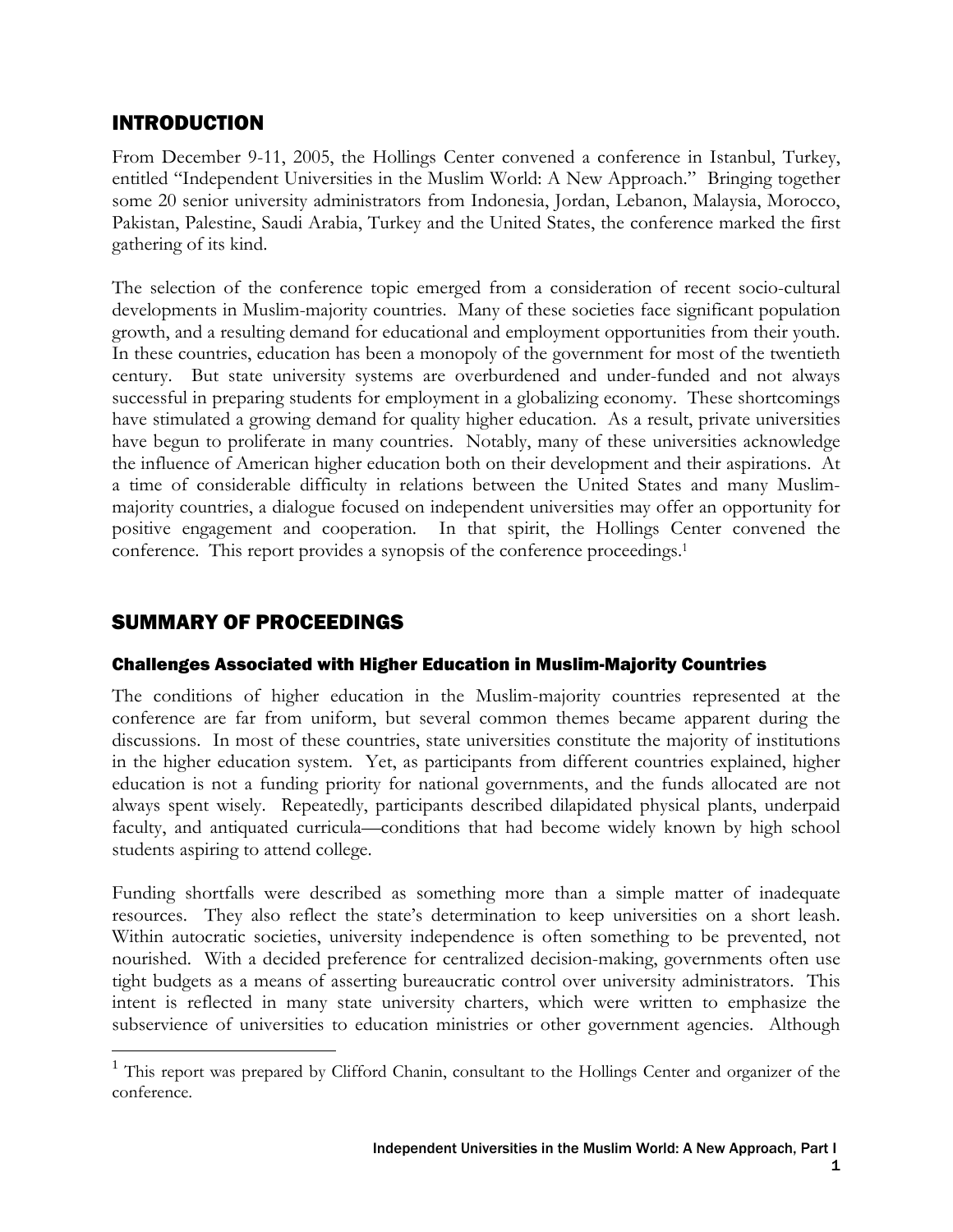governments pay lip service to the needs of higher education, state universities are sharply constrained by budgetary and legal limits.

None of these obvious problems, however, has diminished the growing demand for a university education. Quite the opposite is true: all of the countries represented at the conference have experienced a dramatic expansion in the number of college-age students. In Turkey, for example, 300,000 places are available annually for incoming university students. Yet the annual demand for university placement—determined by the results of a national exam—was several times this number. Of these available spots, some 20,000 are considered competitive by international standards. As a result, many of Turkey's best students—some 40,000 young people—are currently studying abroad, roughly half of whom are based in the United States. Likewise, in Pakistan, one report cited at the conference found that by 1997 some \$300 million had been spent on educating Pakistani students at foreign universities.

Given the scarcity of quality placement, opportunities to study abroad are sought most avidly by two groups: 1) top academic performers and 2) wealthy students. In both cases, the advantage of foreign study—and with it, the mastery of a foreign language—has become obvious to students and parents. Increasingly, they are willing to pay for it.

#### The Emergence of Independent Universities

Does a student have to go abroad to get a foreign education? One may seek to obtain the experience of living abroad and to imbibe the fullness of a foreign culture. Yet the proliferation of private or independent universities in Muslim countries (and in the developing world at large) indicates that certain elements of a foreign education can be re-packaged in domestic universities in ways that combine the challenge of new experience and many advantages of education abroad with the comforts of home.

In discussing the emergence of private universities, conference participants highlighted several key factors.

- First is the decline of the public university system, as described above. While public universities remain the first reference for higher education in most countries, growing disenchantment has created a demand for a new and better encounter with higher education.
- The creation of independent universities reflects the somewhat expanded opportunities for private initiative within many Muslim-majority countries. While independent universities generally must win the approval of state authorities, they have a greater margin of maneuver than their public counterparts. In part, state authorities welcome new initiatives that will relieve some of the stress on the public system. Additionally, educational planners are beginning to recognize the benefits of a different approach to higher education. The training of national elites remains a concern, and independent universities may help to reduce the 'brain-drain'—the ongoing consequence of so many students studying abroad.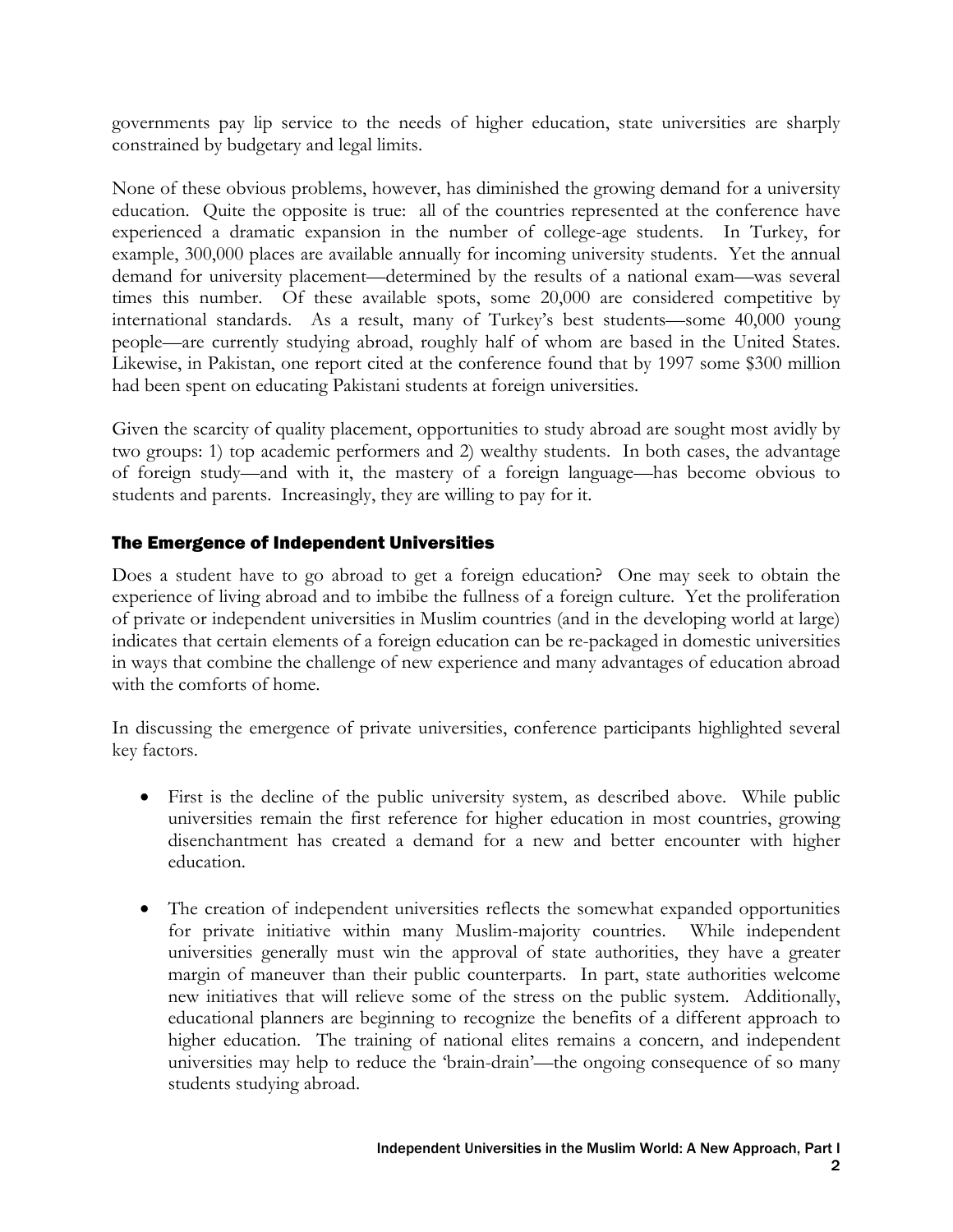- As a result, entrepreneurs or independent associations have emerged to fill a market niche: students able to pay for university studies that provide value comparable to a foreign education, but at significantly lower cost.
- To define their market niche, independent universities consciously position themselves as preparing students for participation in the global world professionally, culturally and intellectually. Thus, their education may include many of the following elements: incorporation of new technologies, English-language instruction, or liberal arts or critical-thinking based curricula. In practice, there are sometimes tensions between a vocational/professional training approach and the liberal arts/critical-thinking approach to education.
- The category of "private" or "independent" universities refers to higher educational institutions created outside of official state systems. Such universities may be run on a for-profit or not-for-profit basis; they may be created by business groups, religious or civic associations or even governmental initiatives, though with protected independent status. They differ widely among themselves in legal status, mission, approach and quality.
- The image of American higher education looms large over many of the initiatives to create private or independent universities. American universities are widely considered the gold standard of global higher education. Seen from abroad, they manage to combine critical thinking, professional training, and instruction in English, the language of global exchange. Even acknowledging its problems, American higher education is, in critical ways, becoming a model for many of the independent university initiatives emerging in Muslim-majority countries.
- These impressions of American higher education are drawn from the experience of prominent educators in many Muslim countries, many of whom were educated at American universities and have risen to leadership positions in governmental or business institutions in their home countries. They are thus well positioned to pursue new educational initiatives.

#### The Substance of Education

In developing independent universities, educators draw from many sources. The pursuit of quality education raises important questions about local and foreign attitudes toward learning.

What is quality education? Among the participants, there was widespread agreement that critical thinking and whole student development were essential elements of a quality education. While these elements might be realized in different ways, they reflect an approach that encourages intensive and challenging classroom interactions between students and faculty, as well as a campus life that allows students room for socializing, community involvement, and developing special interests. However, this model challenges traditional educational paradigms, and has to be explained fully to students and parents as central to the independent university's mission.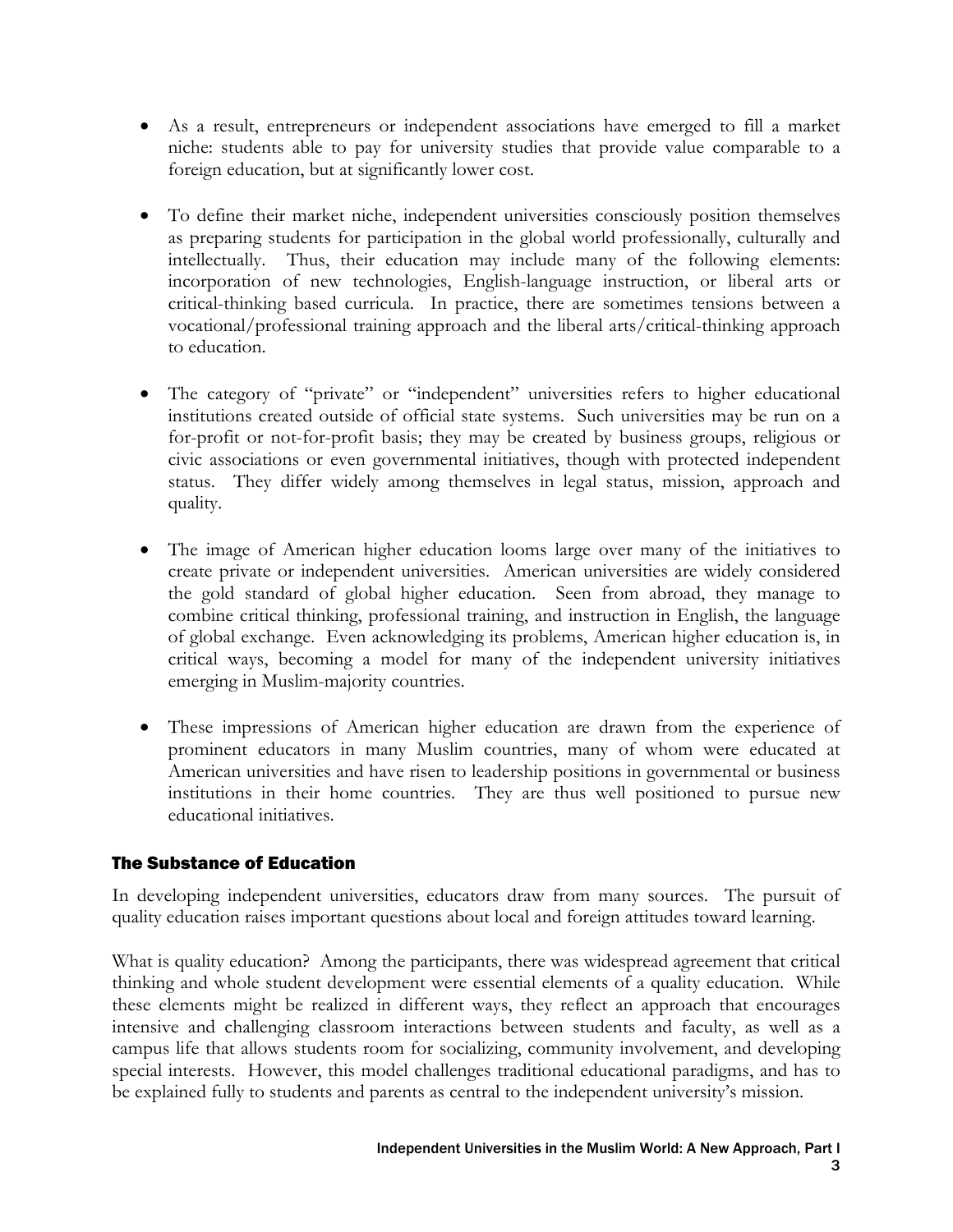Several participants were concerned that this approach to quality education—which requires both time and resources—could not fit easily into many of the societies where it was being introduced. Students face economic pressures, and the decision to pay tuition at an independent university entails sacrifice. As a result, they want to see their decision pay off quickly in professional training and job opportunities upon graduation.

This practical urgency, however, could not easily fit a learning approach that requires an extended commitment of time. Parents in particular, it was argued, need to understand that quality education is not intended to prepare students for their first jobs, but for an economy in which students would frequently be faced with the challenge of new jobs over the course of their careers. Ideally, their education would prepare students for their best jobs for the rest of their lives. This is not always an easy sell, but it was important for the development of independent universities that they be able to adjust parents' and students' expectations of the university. If expectations are not adjusted, a number of participants argued, the growth of independent universities might further enlarge the gap between the haves and the have-nots, between those who could focus on the value of learning—rather than on job preparation—and those who could not.

In Europe, the Bologna Process is underscoring the tensions within university systems. (The Bologna Process is an initiative to streamline the higher education system in the European Union. To achieve compatibility and transferability among European universities, it would reduce the time to obtain the equivalent of a Bachelor's degree to three years. Countries outside of Europe are interested in adopting these reforms so that their universities will be compatible with the European system). It is not clear how this compression of the time-to-degree would affect student-centered educational approaches.

Independent universities are under constant pressure to demonstrate the value of what they offer. In Morocco, the Foreign Ministry had been so pleased with the performance of the independent university graduates they had hired that the Ministry has created a Royal Academy of Diplomacy at Al-Akhawayn, a leading independent university.

How is quality education delivered?All universities, it seems, face the problem of determining whether or not they are delivering on the quality education they promise. Where possible, external review by accrediting agencies or professional associations can provide a useful assessment of a university's progress. In other cases, an internal effort to evaluate curriculum and faculty policies may provide some insight. Overall, it seems important to have ongoing interactions with professional colleagues—not to follow their advice blindly, but to adapt their methods or standards to a university's particular needs. The effort to translate these standards into local terms is an opportunity for institutional self-definition.

The development of faculty is also essential. Are faculty teaching and student learning mutually comprehensible? Are faculty encouraged to do research and publication, to keep in touch with the leading edge of scholarship in their fields? How are standards for teaching and work ethic inculcated in faculty? Is there a proper mix of faculty with local and international degrees? Or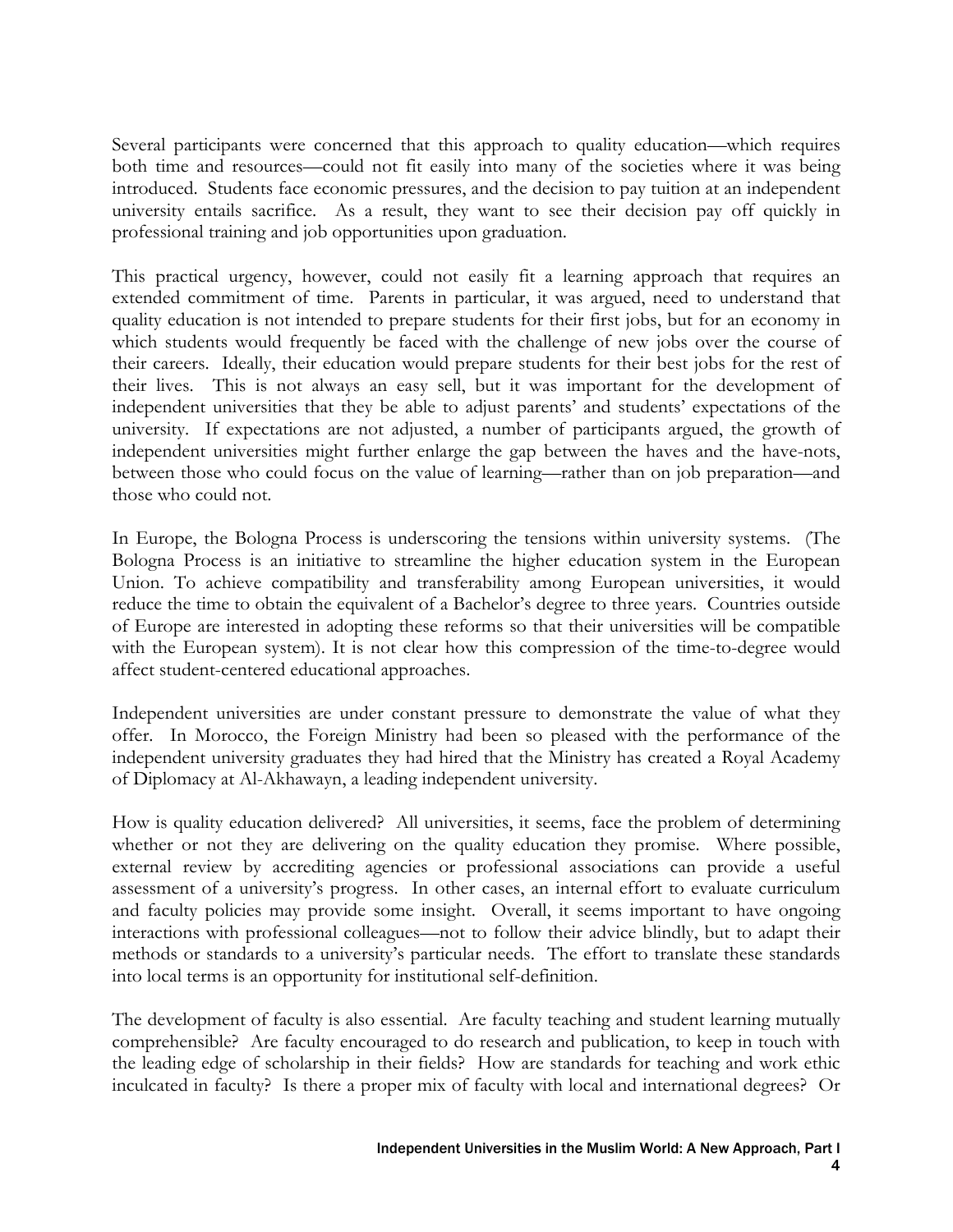are faculty members educated abroad to be given preference in hiring? New private universities must consider all these questions.

Institutional autonomy remains an important concern for independent universities. The struggle to remain distinct from the state system was a paramount concern for many conference participants. For some, there is assurance in the fact that private universities are now proliferating, and that the state is aware that it can not fully meet the demands of its college-age population. Additionally, some participants argued, economic pressures are forcing education ministries to adapt to global trends in education, which the best of the independent universities are already engaging. For other participants, independent universities are still threatened by educational systems that will not tolerate autonomy and flexibility. In this view, control remains the paramount concern of state agencies.

The issue of educational policy raised questions of political and cultural openness within the societies represented at the conference. At various points in the discussion, participants spoke of an educational approach that would produce "change agents" or an "avant garde" within their countries, and generate "critical thinkers" whose impact on their societies would be "subversive." By this, they did not mean to create a generation of political revolutionaries, but rather young people who could challenge the social constraints that had kept their countries at a distance from the global economy. At the same time, participants recognized that an educational approach that sought to challenge the status quo would not fit easily into their traditional societies. This tension will not disappear any time soon.

#### Independence and Tradition

In speaking of "the Muslim world," one must take care to avoid giving the impression that this is a homogenous community, a single entity with a common approach to questions of practice, identity and the proper place of religion in the public sphere. While there can be no doubt that an upsurge of religious sentiment is a factor in the life of Muslim-majority societies, how they each balance the particular and the universal differs greatly. Neither are their answers to these questions set in stone; the dynamism of "the Muslim world" is such that change is a constant, as is an ongoing engagement—sometimes quite charged—with the global community, in particular with the United States.

Conference participants reflected this diversity, both in their views and in the institutional approaches they took to establishing independent universities. Spanning countries as different as Saudi Arabia and Turkey, and including representatives of private Christian universities (which admit students on a non-sectarian basis), the conference engaged broad social and cultural issues which helped shape the environment in which educational institutions functioned.

Repeatedly, participants sought to link university development to the social and religious framework of their societies. Many universities face the problem of recruiting students from traditional backgrounds, and then educating them in ways that might lead them to raise questions about their traditions. For one participant, Islam sets the parameters for the learning and questioning that go on within the university. This was not seen as a constraint, but rather as another proof of Islam's adaptability to the conditions of modern life. For another participant,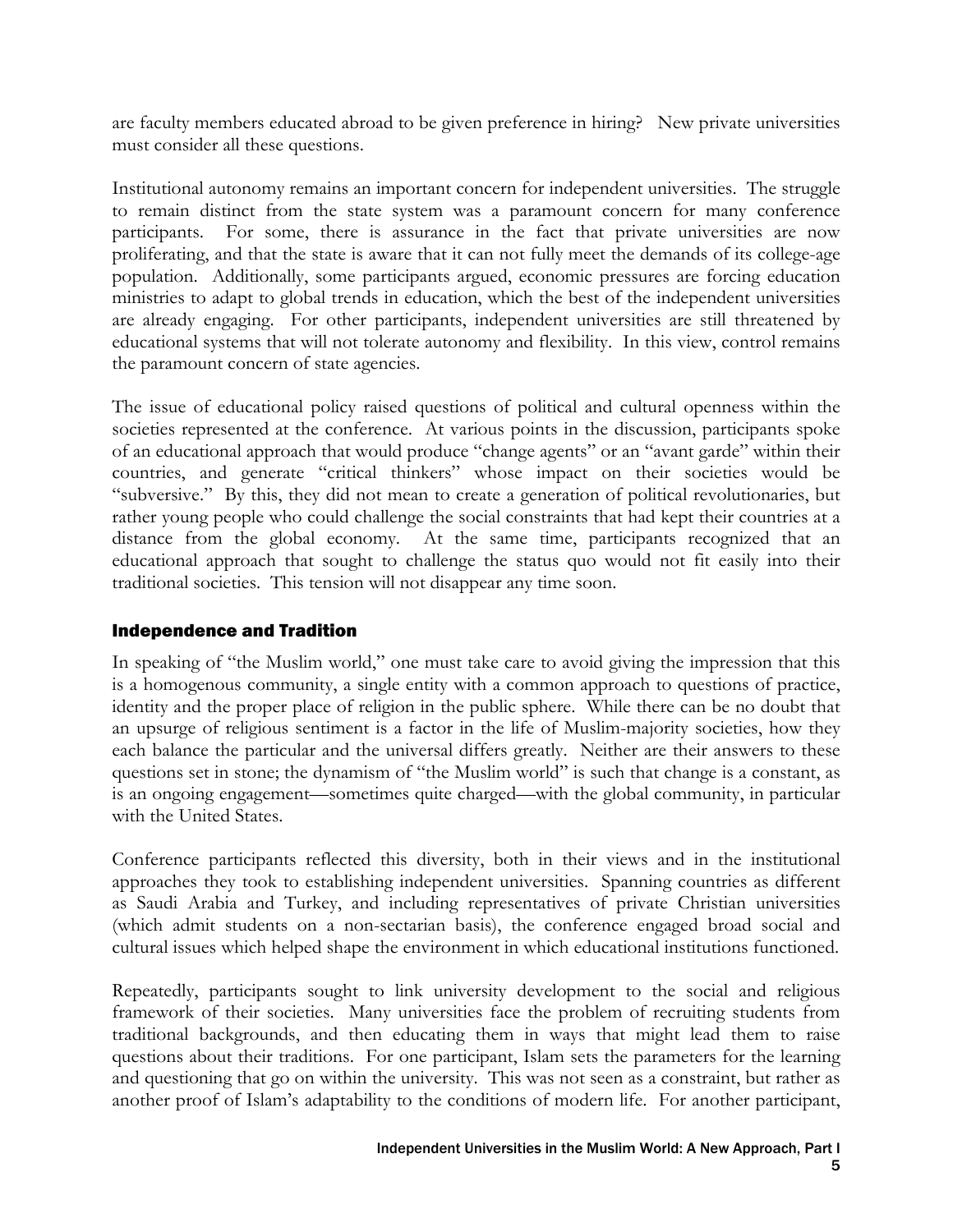the very question of harmonizing faith and education puts too much emphasis on religion. In this view, education requires an intellectual process that sets the terms of its own inquiry; anything else reflects an over-attachment to religion that is holding back many Muslim societies.

In practical terms, independent universities—particularly with their emphasis on studentcentered education—are dealing with the maturation of young adults from traditional backgrounds. Often, these students are facing for the first time issues of money, time management, independence, and sexuality. Some of the schools emphasize traditional campus environments—including, in some cases, gender-segregated dormitories—in order to reassure parents that conservative social mores would be respected. For some parents, this more conservative social atmosphere gives independent universities an advantage over study abroad. Even if independent universities push some limits, they are nonetheless set in a traditional culture. Overall, participants agreed that students are increasingly observant, and that this was shaping campus life.

#### American Influence

The growth of independent universities in the Muslim world—and their frequent references to American higher education—comes at a time of considerable tension in relations between the United States and many Muslim countries. Yet political disagreements have not obscured the appeal of American-style education. Originally, the American Universities of Beirut and Cairo founded by Christian missionaries in 1863 and 1919, respectively—established themselves as centers of excellence in the Arab world. In recent years, a number of local efforts have led to the founding of a new group of independent American universities, though unrelated to the original institutions. They include the American University of Kuwait, the American University of Sharjah, the Arab-American University of Jenin, and others. These institutions use English as the language of instruction and curricula patterned after American models. The American "branding" occurred despite the spread of anti-American sentiment across the Middle East. In explaining this interesting development, several factors were mentioned:

- The United States is seen as the dominant force driving globalization. While globalization is not accepted as uniformly positive, it is widely recognized as setting the conditions for economic and social success.
- American higher education, particularly the emphasis on critical thinking, is seen as essential to reaping the benefits of globalization. The flexibility and adaptability of American higher education are greatly valued.
- A number of participants asserted that their societies are capable of distinguishing between the things they liked and didn't like about the United States. In this, they sought to portray anti-American feelings as reflecting reactions to specific American policies, and not necessarily enduring. It was emphasized that those with direct experience with the United States and exposure to American education were best equipped to make these important distinctions.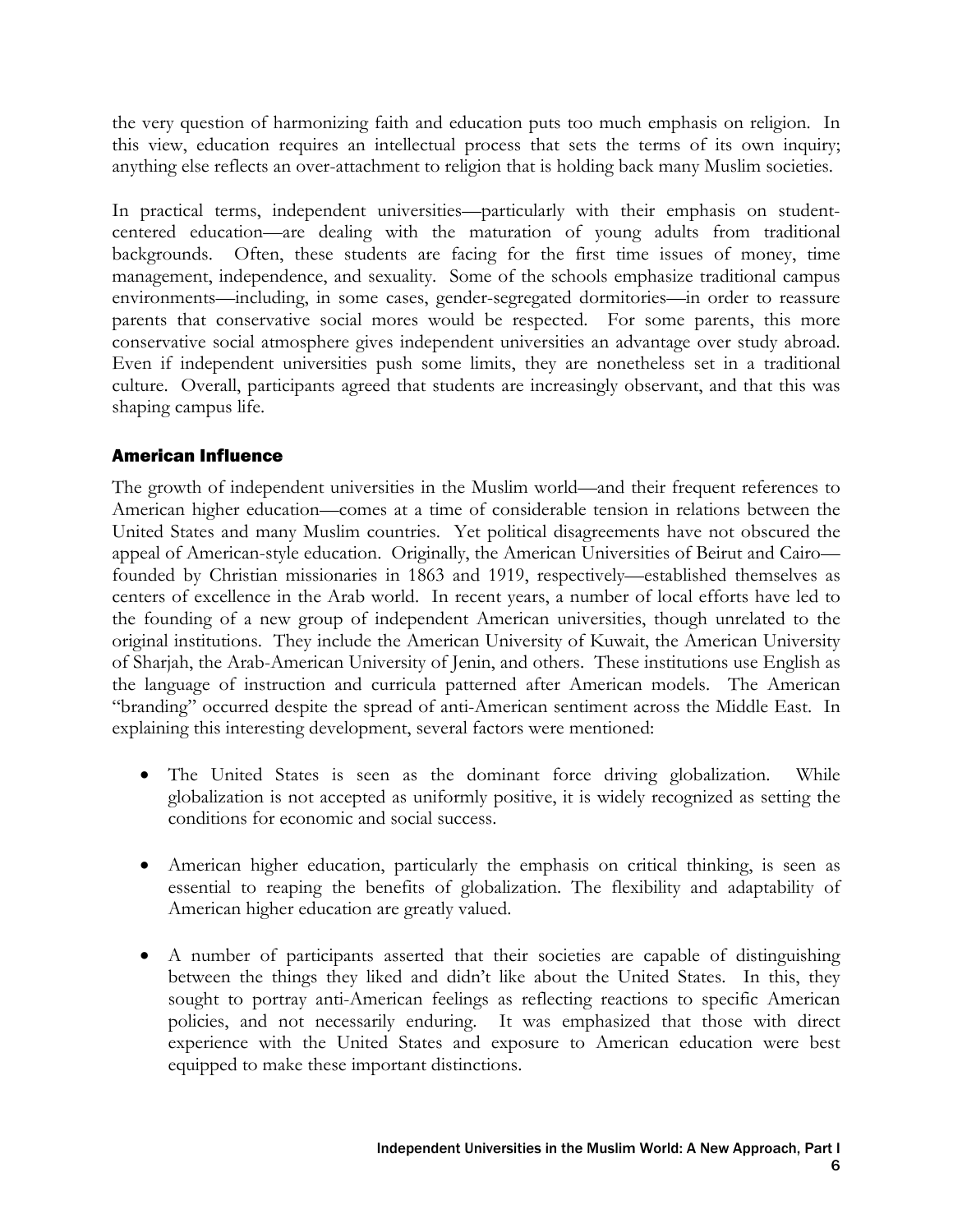- Universities taking on the "American" name in their title are expressing admiration for the American system of higher education, and are willing to make this statement in spite of differences with important elements of American foreign policy. Another participant put the point more sharply: "American universities are not simply the biggest public relations asset you have, they are your only asset."
- Mastery of the English language remains a key to success in global dealings.
- The influence of American-educated leaders in many Arab and Muslim societies provided strong links to the United States. In this sense, alumni loyalty was serving the entire American higher-education sector.
- Even where the links to American universities were not explicit, the philosophy of American higher education is spreading widely.
- At the same time, conference participants highlighted some potential challenges for American educational models:
- Australian, British and Canadian universities are moving aggressively to establish a presence in many Muslim countries, building collaborative programs, and drawing students away from the United States. They can all offer English-language instruction, as well as an approach that is not unlike American-style education, combining many of its prestigious and appealing elements without the potential "baggage" of the American affiliation.
- The challenge of obtaining a U.S. visa makes Muslim or Arab students increasingly likely to seek relationships with other university systems abroad.
- While American education emphasizes flexibility, American universities have been relatively inflexible in developing relationships with foreign universities, including those in the Muslim world.
- More work remains to be done on developing hybrid educational models. In the words of one participant: "We need to better understand how to integrate the American approach while keeping our own structures intact."
- American university education is very expensive. Over time, this may limit its influence internationally.
- In particular, issues of governance—such as the role of the university president the development of a board of trustees—were not well understood.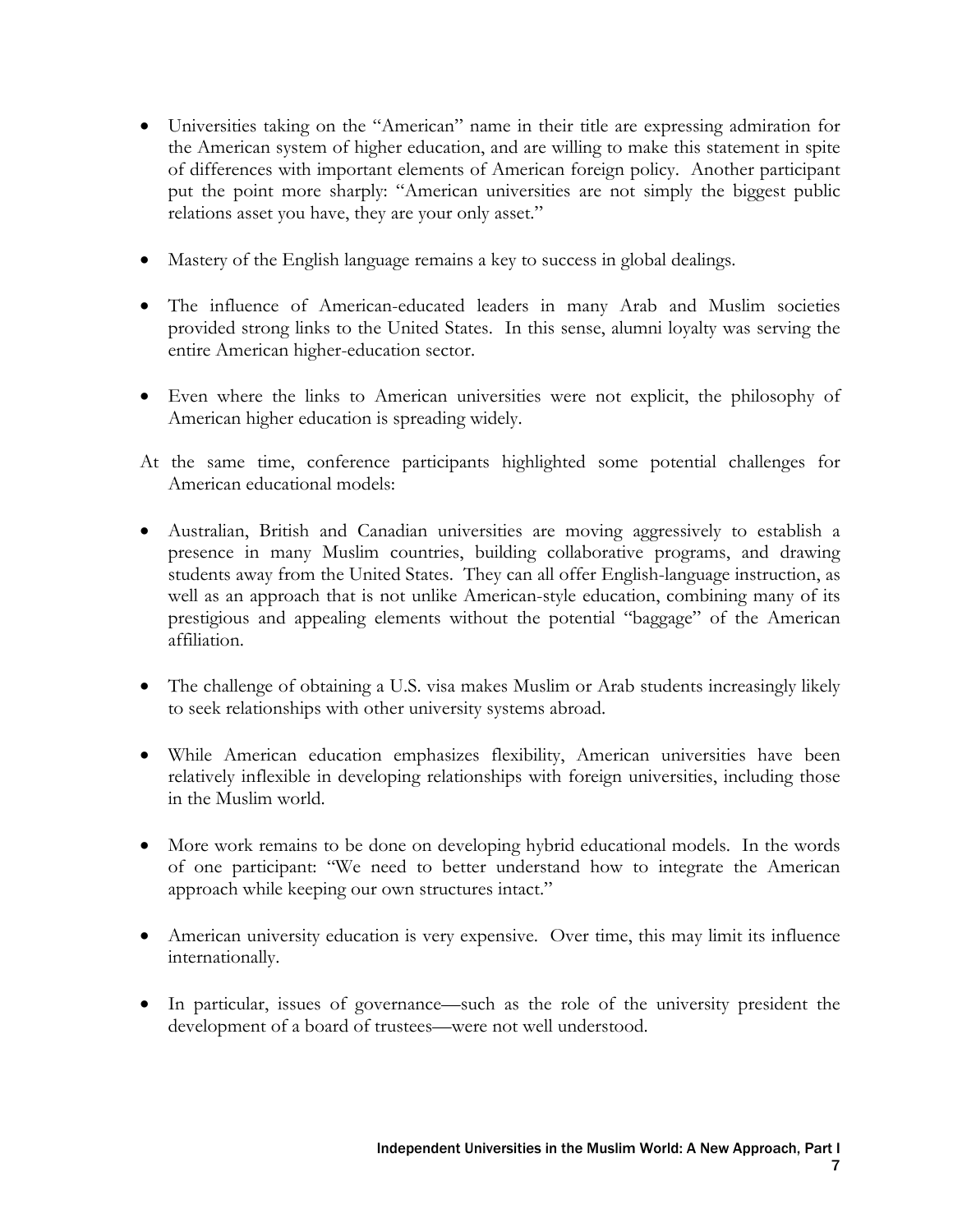#### Next Steps: Continuing the Dialogue

One participant commented that prior to the conference, the non-American participants had been apprehensive that they were being invited to hear what the United States thought about how they should conduct their business, and that therefore it was a most pleasant surprise to participate in genuine dialogue that led to such productive results. Echoing these remarks, participants endorsed the idea of higher education as a key element of a positive United States-Muslim world dialogue with practical outcomes. As one participant noted, "This reservoir of goodwill for the United States should be a starting point."

The Hollings Center could serve as a central node for an ongoing conversation between independent universities in the United States and in predominantly Muslim countries that would lead to practical outcomes. The Center could support the exchange of preliminary ideas and convene meetings on specific themes. Suggested topics include:

- Development of senior administrators;
- Faculty-faculty exchanges;
- Developing a model of cross-cultural university assessment teams;
- Definition of a research agenda focused on development of Muslim-world universities;
- Identification of possible partnerships for managing short-term student exchange;
- Drafting of common statements on the importance of the issue in relations between the United States and the Muslim world;
- Briefings for relevant officials in concerned countries; and
- Re-direction of American assistance funds toward private university development.